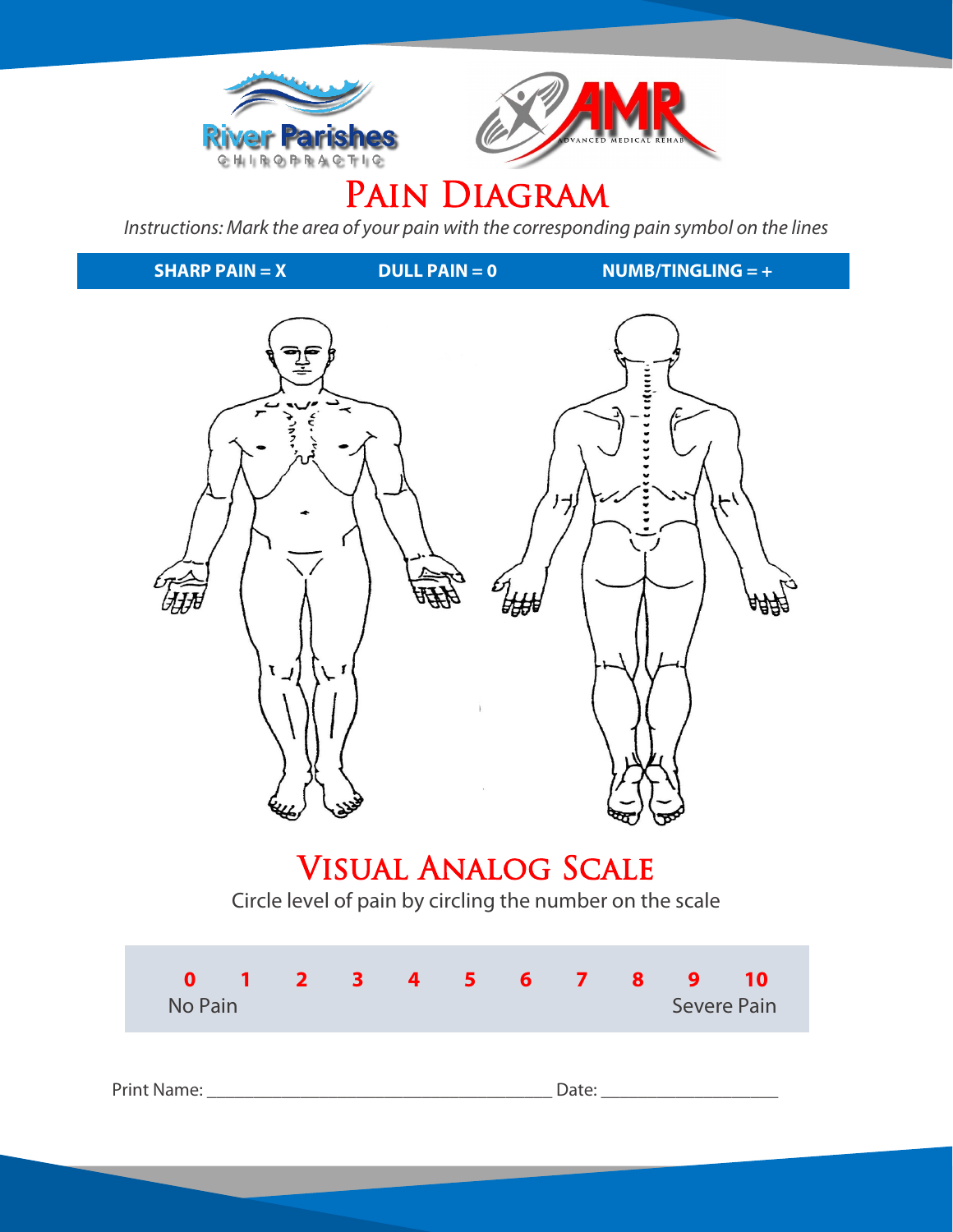



| Date:                                                                                                             | Cell:                                                                             |  |  |  |  |  |  |
|-------------------------------------------------------------------------------------------------------------------|-----------------------------------------------------------------------------------|--|--|--|--|--|--|
| Name:                                                                                                             | Home:                                                                             |  |  |  |  |  |  |
| DOB:<br>SS#                                                                                                       | Work:                                                                             |  |  |  |  |  |  |
| Address:                                                                                                          | Other:                                                                            |  |  |  |  |  |  |
| State:<br>City:                                                                                                   | Zip Code:                                                                         |  |  |  |  |  |  |
| Email:                                                                                                            |                                                                                   |  |  |  |  |  |  |
| $\Box$ Male<br>$\Box$ Female<br>$\Box$ Other<br>Sex:                                                              |                                                                                   |  |  |  |  |  |  |
| <b>Marital Status:</b>                                                                                            | Occupation:                                                                       |  |  |  |  |  |  |
| Employer/School:                                                                                                  | Employer/School Phone:                                                            |  |  |  |  |  |  |
| Employer/School Address:                                                                                          |                                                                                   |  |  |  |  |  |  |
| Spouse's Name:                                                                                                    | Spouse's DOB:                                                                     |  |  |  |  |  |  |
| Whom may we thank for referral?                                                                                   |                                                                                   |  |  |  |  |  |  |
| Reason for visit:                                                                                                 |                                                                                   |  |  |  |  |  |  |
| $\Box$ Self<br>Insurance Company:                                                                                 | Member ID:                                                                        |  |  |  |  |  |  |
| $\Box$ Attorney:<br>Name:                                                                                         | Phone #:                                                                          |  |  |  |  |  |  |
| $\Box$ Worker Compensation<br>Insurance Company:                                                                  | Claim #:                                                                          |  |  |  |  |  |  |
| Adjuster:                                                                                                         | Phone #:                                                                          |  |  |  |  |  |  |
| $\Box$ Third-Party Responsible<br>Insurance Company:                                                              | Claim #:                                                                          |  |  |  |  |  |  |
| Adjuster:                                                                                                         | Phone #:                                                                          |  |  |  |  |  |  |
| What treatment have you already received for your condition?                                                      |                                                                                   |  |  |  |  |  |  |
| $\Box$ Surgery $\Box$ Physical therapy $\Box$ Chiropractic $\Box$ None $\Box$ Other<br>$\blacksquare$ Medications |                                                                                   |  |  |  |  |  |  |
| Name and address of other doctor(s) who have treated you for your condition:                                      |                                                                                   |  |  |  |  |  |  |
|                                                                                                                   |                                                                                   |  |  |  |  |  |  |
|                                                                                                                   |                                                                                   |  |  |  |  |  |  |
|                                                                                                                   | Spinal Exam __________________Chest X-Ray _________________Urine Test ___________ |  |  |  |  |  |  |
|                                                                                                                   |                                                                                   |  |  |  |  |  |  |
| List any known allergies:                                                                                         |                                                                                   |  |  |  |  |  |  |
|                                                                                                                   |                                                                                   |  |  |  |  |  |  |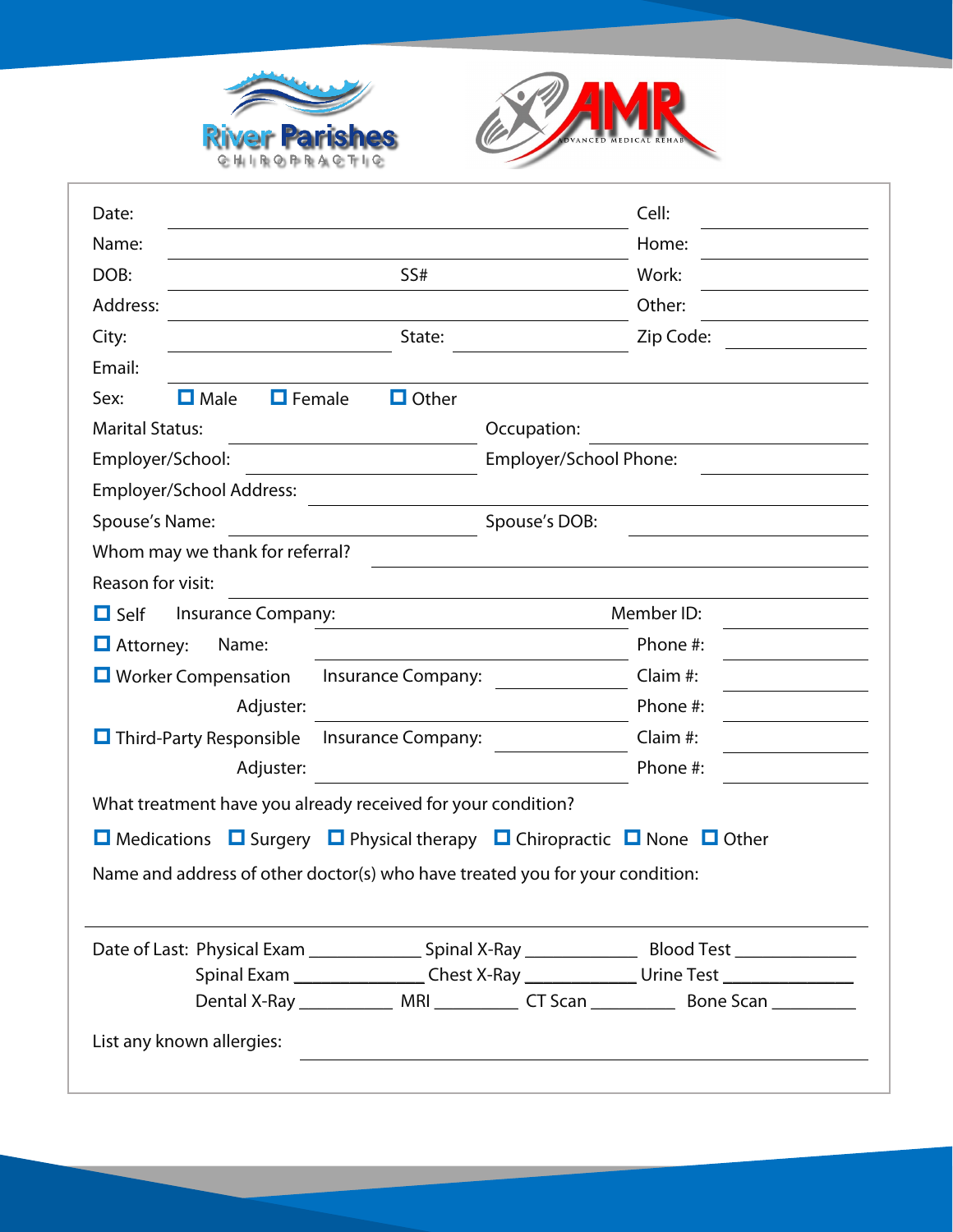



| PLEASE CHECK ALL THAT APPLY:                                                                                                                                                                                                                                                                                                                                                                                                                                                  |                                                                                                                                                                                                                                                                                |                                                                                                                                                                                                                                         |                                                                                                                                                                                                                  |                                                                                                                                                                                                                             |  |  |  |  |
|-------------------------------------------------------------------------------------------------------------------------------------------------------------------------------------------------------------------------------------------------------------------------------------------------------------------------------------------------------------------------------------------------------------------------------------------------------------------------------|--------------------------------------------------------------------------------------------------------------------------------------------------------------------------------------------------------------------------------------------------------------------------------|-----------------------------------------------------------------------------------------------------------------------------------------------------------------------------------------------------------------------------------------|------------------------------------------------------------------------------------------------------------------------------------------------------------------------------------------------------------------|-----------------------------------------------------------------------------------------------------------------------------------------------------------------------------------------------------------------------------|--|--|--|--|
| AIDS/HIV<br>□<br><b>Diabetes</b><br>H<br>Liver Disease<br>H<br>$\Box$ Rheumatic<br>Fever<br>Alcoholism<br>H<br>Emphysema<br>ப<br><b>Measles</b><br>ш<br>$\Box$ Scarlet Fever<br>$\Box$ Allergy Shot<br>Epilepsy<br>$\Box$<br>$\Box$ Migraines<br>$\Box$ Polio                                                                                                                                                                                                                 | $\Box$ STDs<br>Anemia<br>Fractures<br>ப<br>Miscarriage<br>ப<br><b>Stroke</b><br>Ħ<br>Anorexia<br>Glaucoma<br>Mononucleosis<br>H<br>Suicide Attempt<br>ш<br>Appendicitis<br>$\Box$<br>Goiter<br>□<br>Cataracts<br>Parkinson's<br>$\Box$                                         | 0<br>Arthritis<br>Gonorrhea<br><b>Tonsillitis</b><br>H<br>Asthma<br>ப<br>Gout<br>H<br>Osteoporosis<br>ш<br>Tuberculosis<br>ப<br>Bleeding<br>$\Box$<br><b>Disorder</b><br>$\Box$ Heart Disease<br>$\Box$ Pacemaker<br>Tumors,<br>Growths | П<br>Hernia<br><b>Pinched Nerve</b><br><b>Ulcers</b><br>H<br><b>Bulimia</b><br>H<br>Herniated<br><b>Disc</b><br>$\Box$ Pneumonia<br>$\Box$ Vaginal<br>Infections<br>Cancer<br>$\Box$ Herpes<br>Whooping<br>Cough | $\Box$ Thyroid<br>Problems<br>$\Box$ Typhoid<br>Fever<br>$\Box$ High Blood<br>Pressure<br>$\Box$ Prostate<br>Problems<br>$\Box$ Multiple<br>Sclerosis<br><b>Bronchitis</b><br>I I<br>$\Box$ Breast Lump<br>$\Box$ Hepatitis |  |  |  |  |
|                                                                                                                                                                                                                                                                                                                                                                                                                                                                               |                                                                                                                                                                                                                                                                                |                                                                                                                                                                                                                                         |                                                                                                                                                                                                                  |                                                                                                                                                                                                                             |  |  |  |  |
| Chemical Dependency: $\Box$ yes $\Box$ no High Cholesterol: $\Box$ yes $\Box$ no Prosthesis: $\Box$ yes $\Box$ no o<br>Other <u>with the community of the community of the community of the community of the community of the community of the community of the community of the community of the community of the community of the community of the co</u><br>Chicken Pox: $\Box$ yes $\Box$ no Kidney Disease $\Box$ yes $\Box$ no<br>Psychiatric Care $\Box$ yes $\Box$ no |                                                                                                                                                                                                                                                                                |                                                                                                                                                                                                                                         |                                                                                                                                                                                                                  |                                                                                                                                                                                                                             |  |  |  |  |
|                                                                                                                                                                                                                                                                                                                                                                                                                                                                               |                                                                                                                                                                                                                                                                                |                                                                                                                                                                                                                                         |                                                                                                                                                                                                                  |                                                                                                                                                                                                                             |  |  |  |  |
| <b>EXERCISE</b>                                                                                                                                                                                                                                                                                                                                                                                                                                                               | <b>WORK ACTIVITY</b>                                                                                                                                                                                                                                                           |                                                                                                                                                                                                                                         | <b>HABITS</b>                                                                                                                                                                                                    |                                                                                                                                                                                                                             |  |  |  |  |
| <b>NONE</b>                                                                                                                                                                                                                                                                                                                                                                                                                                                                   | <b>SITTING</b><br>$\Box$                                                                                                                                                                                                                                                       |                                                                                                                                                                                                                                         | SMOKING Packs/Day ___________                                                                                                                                                                                    |                                                                                                                                                                                                                             |  |  |  |  |
| <b>MODERATE</b>                                                                                                                                                                                                                                                                                                                                                                                                                                                               | <b>STANDING</b><br>Ħ                                                                                                                                                                                                                                                           |                                                                                                                                                                                                                                         | ALCOHOL Drinks/Day                                                                                                                                                                                               |                                                                                                                                                                                                                             |  |  |  |  |
| <b>DAILY</b><br>H.                                                                                                                                                                                                                                                                                                                                                                                                                                                            | <b>LIGHT LABOR</b><br>□                                                                                                                                                                                                                                                        |                                                                                                                                                                                                                                         | CAFFEINE Cups/Day __________                                                                                                                                                                                     |                                                                                                                                                                                                                             |  |  |  |  |
| $\Box$ HEAVY                                                                                                                                                                                                                                                                                                                                                                                                                                                                  | $\Box$ HEAVY LABOR                                                                                                                                                                                                                                                             |                                                                                                                                                                                                                                         |                                                                                                                                                                                                                  |                                                                                                                                                                                                                             |  |  |  |  |
|                                                                                                                                                                                                                                                                                                                                                                                                                                                                               | Are you pregnant? $\Box$ yes $\Box$ no If yes, due date: _____                                                                                                                                                                                                                 |                                                                                                                                                                                                                                         |                                                                                                                                                                                                                  |                                                                                                                                                                                                                             |  |  |  |  |
| Falls                                                                                                                                                                                                                                                                                                                                                                                                                                                                         | List any the following and Approximate date:<br>Dislocations Participation and the contract of the contract of the contract of the contract of the contract of the contract of the contract of the contract of the contract of the contract of the contract of the contract of |                                                                                                                                                                                                                                         | <b>LIST OF CURRENT MEDICATIONS</b>                                                                                                                                                                               |                                                                                                                                                                                                                             |  |  |  |  |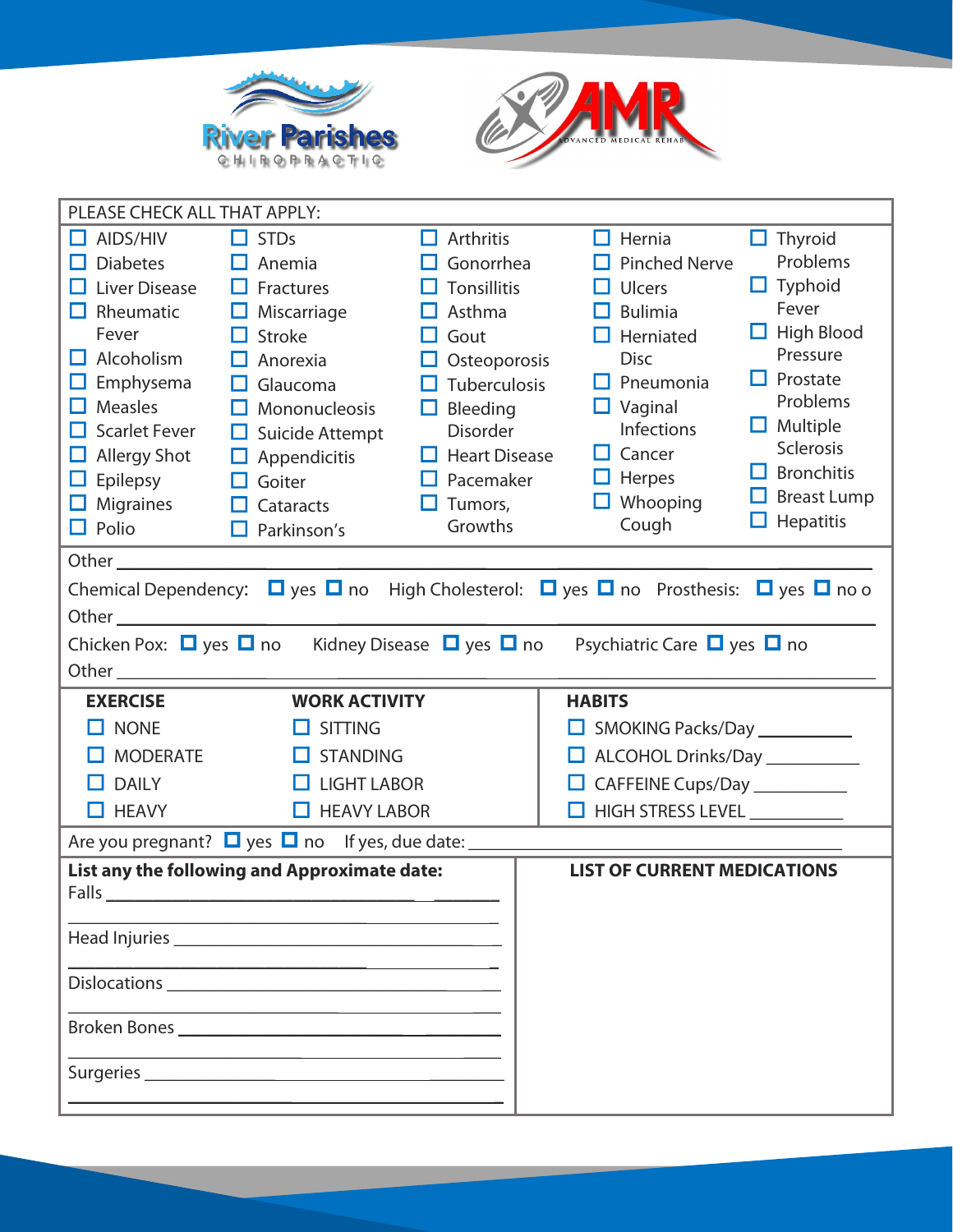



## Duties Under Duress

The injured party has difficulty with Work Duties, Domestic Duties (inside the home), Household Duties (outside the home) and Educational/studies in School, and actually does one of the following activities while in pain. The pain interferes in these activities causing duties to be performed under duress.

#### **Work Difficulties:**

- $\Box$  Pain that interferes w/duties
- $\Box$  Difficulty performing duties
- $\Box$  Balance, strength, and moving
- $\Box$  Different body positions
- $\Box$  Tiredness/Fatique
- $\Box$  Reduced work quality
- $\Box$  Loss of job security

#### **Domestic Duties:**

(vacuuming, taking care of children, dusting, laundry, cooking)

- $\Box$  Pain that interferes w/duties
- $\Box$  Balance, strength, and moving
- $\Box$  Different body positions
- $\Box$  Tiredness/Fatigue

#### **Household Duties:**

(yard work, family, shopping, take out trash)

- $\Box$  Pain that interferes w/duties
- $\Box$  Balance, strength, and moving
- $\Box$  Different body positions
- $\Box$  Tiredness/Fatigue

#### **These Duties Under Duress:**

(choose all that apply)

- $\Box$  are experienced daily
- $\Box$  have been experienced since the accident

Patient: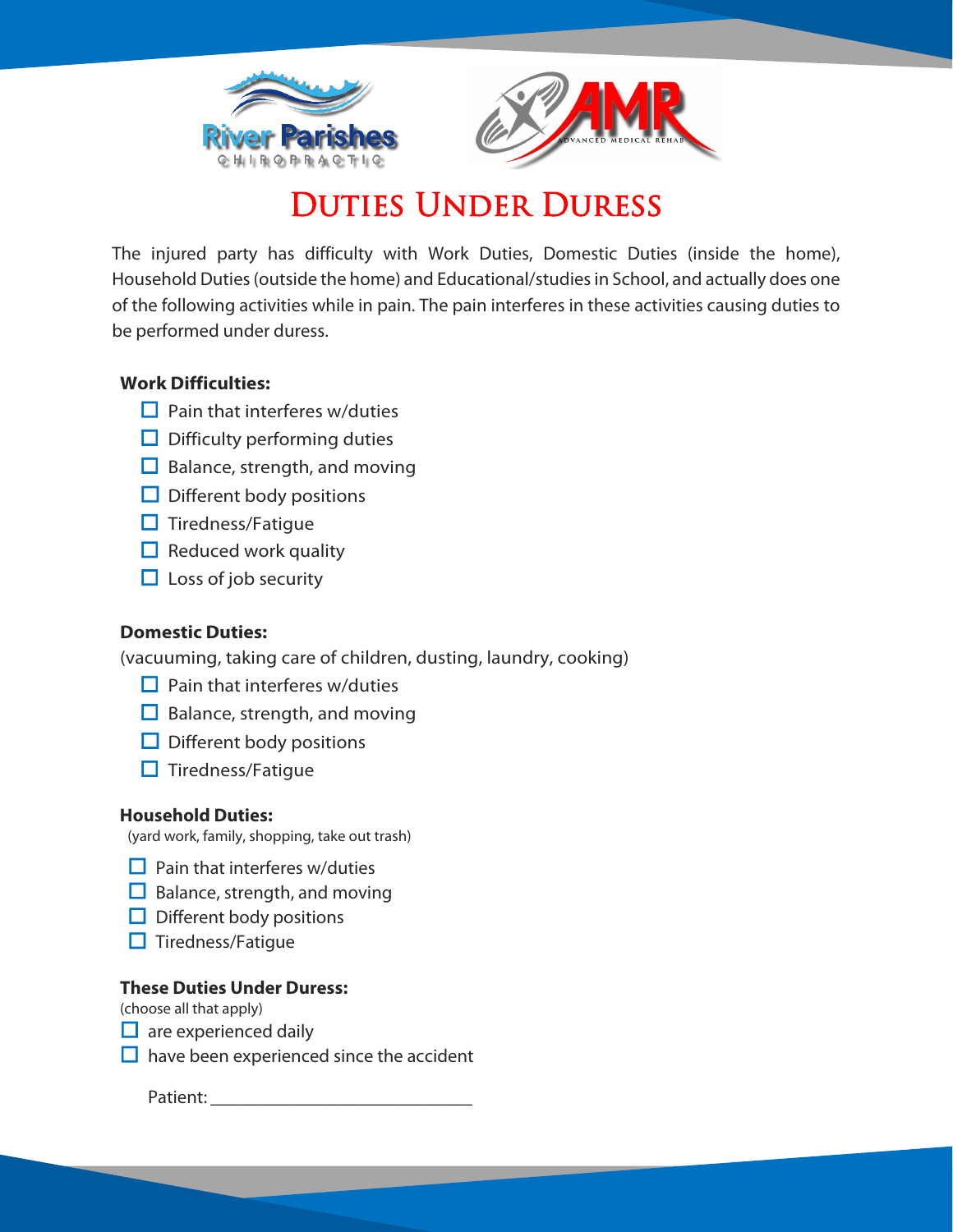



# Loss of Enjoyment

The patient attests to experiencing a loss of enjoyment with the following activities due to pain:

### **Movements/activities that cause pain:**

- $\Box$  Sitting long periods
- $\Box$  Standing long periods
- $\Box$  Walking
- $\Box$  Lifting
- $\Box$  Pulling
- $\Box$  Twisting
- $\Box$  Climbing
- $\Box$  Lying on R / L side
- $\Box$  Lying on stomach
- $\Box$  Lying on back

#### **Domestic Activities:**

- $\Box$  Interior cleaning
- $\Box$  Interior maintaining
- $\Box$  Preparing meals
- $\Box$  Attending to children
- $\Box$  Interior decorating
- $\Box$  Vacuuming

#### **Household Activities:**

- $\Box$  Exterior cleaning
- $\Box$  Mowing or yard work
- $\Box$  Transporting family
- $\Box$  Shopping
- $\Box$  Taking out the trash

#### **Study/School:**

- $\Box$  Attending class
- $\Box$  Gym class
- $\Box$  Studying

#### **After Difficulty Sleeping:**

- $\Box$  Irritability
- $\Box$  Feeling "foggy and dazed"
- $\Box$  Drowsiness
- $\square$  Tiredness/worn out feeling
- $\Box$  Muscle Tension

### **Sexual Activity**

- $\Box$  Loss of libido or sexual drive
- $\Box$  Cannot perform or limited performance due to pain

### **Hobbies**

- $\Box$  Shopping
- $\Box$  Hunting
- $\Box$  Fishing
- $\Box$  Exercising
- $\Box$  Jogging
- $\Box$  Socializing
- $\Box$  Vacations
- $\Box$  Entertaining
- $\Box$  Watching TV
- $\Box$  Using the cell phone
- $\Box$  Using the computer
- $\Box$  Playing computer/video games

\_\_\_\_\_\_\_\_\_\_\_\_\_\_\_\_\_\_\_\_\_\_\_\_\_\_\_\_

\_\_\_\_\_\_\_\_\_\_\_\_\_\_\_\_\_\_\_\_\_\_\_\_\_\_\_\_

#### **Anxiety:**

- $\Box$  with normal everyday activities
- $\Box$  while driving

### **These Loss of Life enjoyment factors:**

(choose all that apply)

 $\Box$  Are experienced daily

 $\Box$  Have been experienced since the accident

Please describe any other activities you enjoy less because of pain:

\_\_\_\_\_\_\_\_\_\_\_\_\_\_\_\_\_\_\_\_\_\_\_\_\_\_\_\_\_\_\_\_\_\_\_\_\_ \_\_\_\_\_\_\_\_\_\_\_\_\_\_\_\_\_\_\_\_\_\_\_\_\_\_\_\_\_\_\_\_\_\_\_\_\_ \_\_\_\_\_\_\_\_\_\_\_\_\_\_\_\_\_\_\_\_\_\_\_\_\_\_\_\_\_\_\_\_\_\_\_\_\_

**Patient Name: \_\_\_\_\_\_\_\_\_\_\_\_\_\_\_\_\_\_\_\_\_\_\_\_**

**Date:**  $\blacksquare$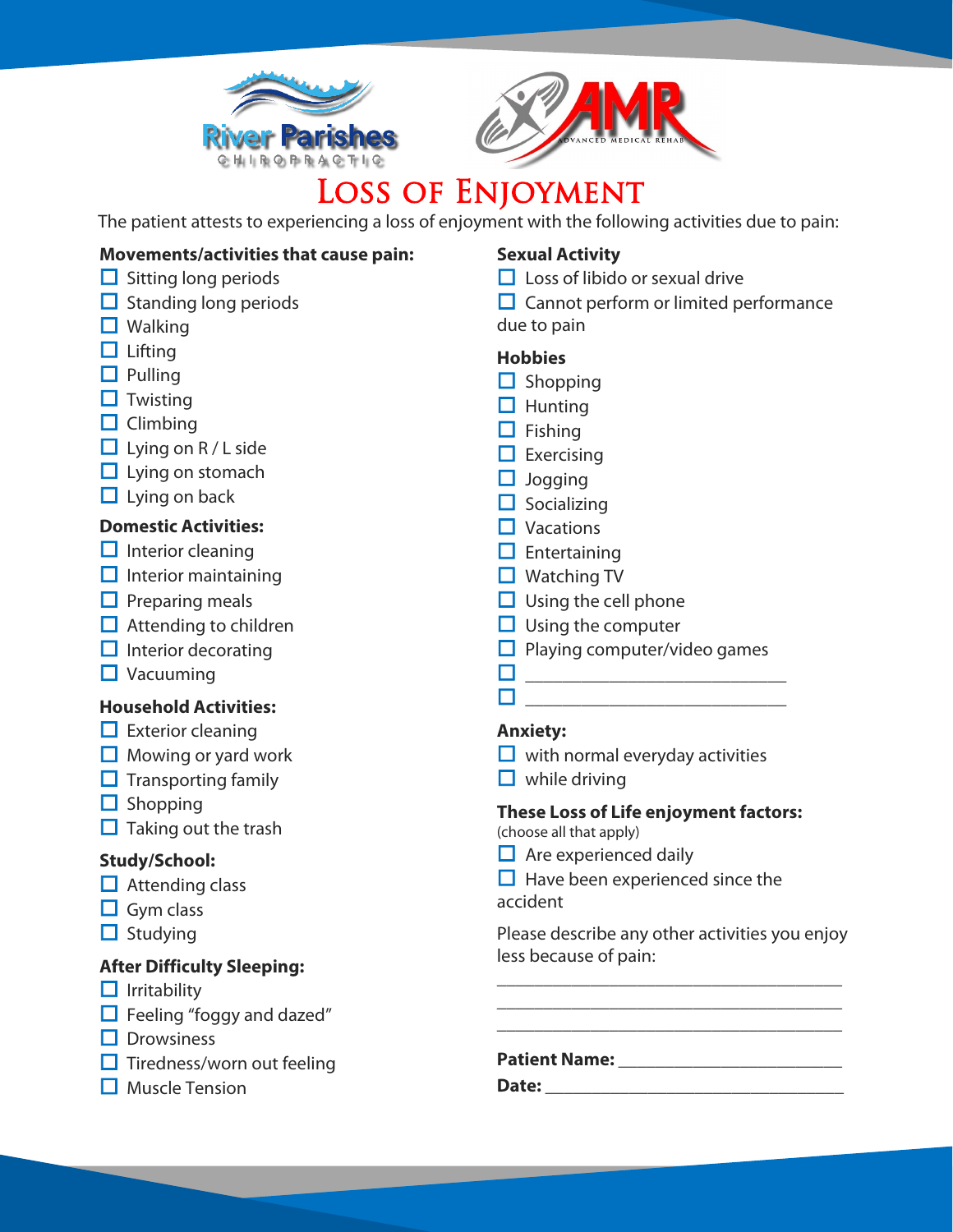



### *HIPPA*

 *I hereby state that by signing this consent, I acknowledge and agree as follows:*

- *1. The Privacy Notice includes a complete description of the uses and/or disclosures of my protected health information ("PHI") necessary for the Practice to provide treatment to me, and also necessary for the Practice to obtain payment for that treatment and to carry out its healthcare operations. The Practice has explained to me that the Privacy Notice would be available to me in the future at my request. The Practice has further explained my rights to obtain a copy of the privacy notice carefully prior to signing this consent.*
- *2. The Practice reserves the right to change its privacy practice that is described in its Privacy Notice, in accordance with applicable law.*
- *3. I understand that, and consent to, the following appointment reminders that will be used by the Practice:*
	- *a. A postcard mailed to me at the address provided by me.*
	- *b. Telephoning my home and/or cell phone and leaving a message on my answering machine/voicemail or with the person answering the telephone.*
- *4. The Practice may use/and or disclose my PHI (which includes information about my health or condition and the treatment provided to me) in order for the Practice to treat me and obtain payment for that treatment, and as necessary for the Practice to conduct its specific healthcare operations.*
- *5. I understand that I have the right to request that the Practice restrict how my PHI is used and/or disclosed to carry out treatment, payment, and/or healthcare operations. However, the Practice is not required to agree to any restrictions that I have requested. If the Practice agrees to a requested restriction, then the restriction is binding on the Practice.*
- *6. I understand that this consent is valid for seven years. I further understand that I have the understating that any such revocation shall not apply to the extent that the Practice has already taken action in reliance on this consent.*
- *7. I understand that if I revoke this consent at any time, the Practice has the right to refuse to treat me.*
- *8. I understand that if I do not sign this consent evidencing my consent to the uses and disclosures described and contained in the Privacy Notice, then the Practice may not treat me.*

*I have read and understand the foregoing notice, and all of my questions have been answered to my full satisfaction in a way that I can understand.*



*Print Patient Name:*  $\blacksquare$ **PLEASE DATE** *Signature of Patient: \_\_\_\_\_\_\_\_\_\_\_\_\_\_\_\_\_\_\_\_\_\_\_\_\_\_\_\_\_\_\_\_\_\_\_\_\_\_\_Date: \_\_\_\_\_\_\_\_\_\_\_\_\_\_\_\_\_\_\_\_\_\_\_\_\_\_\_\_\_\_***HERE**